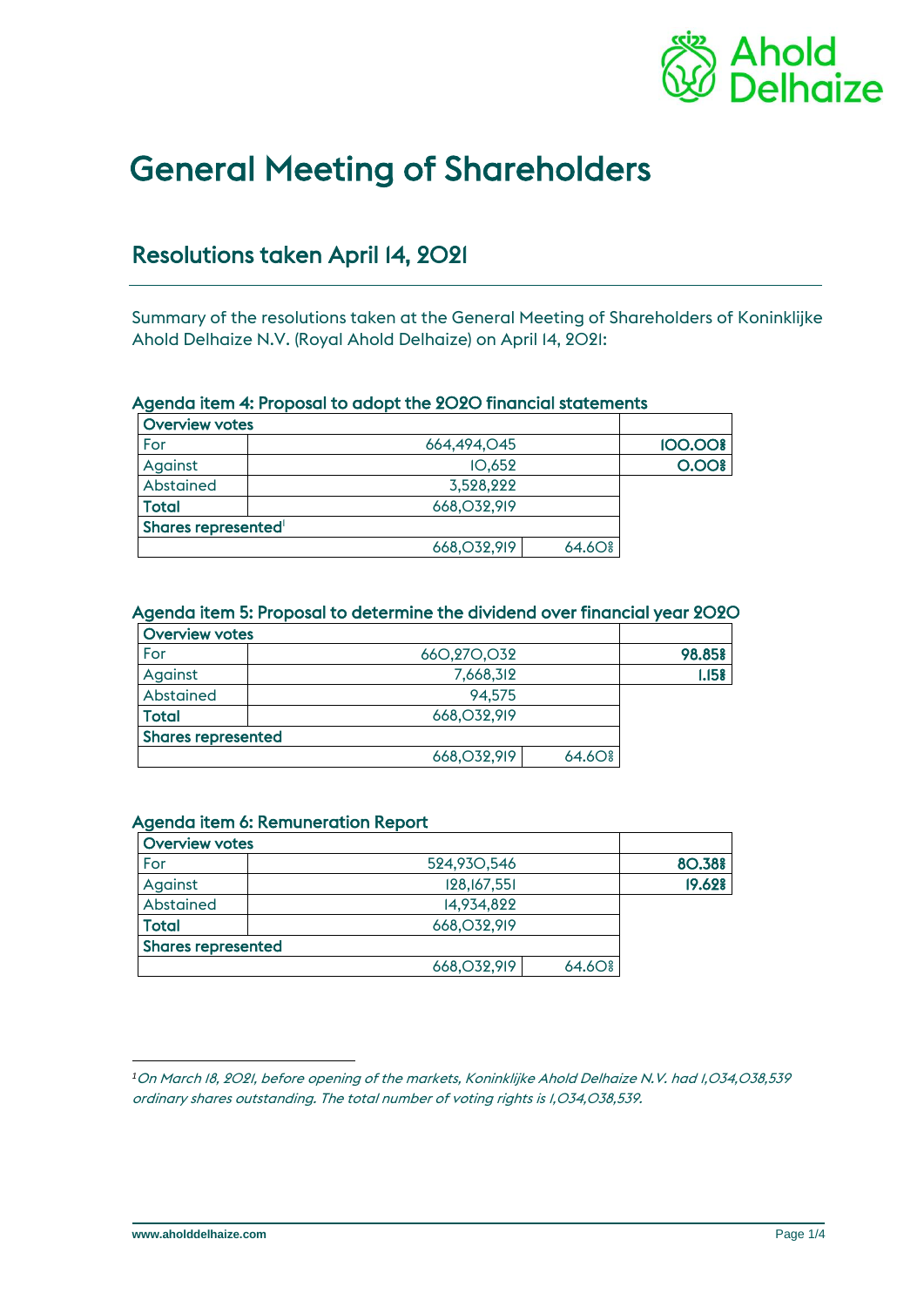

#### Agenda item 7: Proposal for discharge of liabilities of the members of the Management **Board**

| <b>Overview votes</b>     |                                     |                   |
|---------------------------|-------------------------------------|-------------------|
| For                       | 653, 075, 737                       | 98.84%            |
| Against                   | 7,676,696                           | 1.16 <sup>°</sup> |
| Abstained                 | 7,280,486                           |                   |
| <b>Total</b>              | 668, 032, 919                       |                   |
| <b>Shares represented</b> |                                     |                   |
|                           | 668, 032, 919<br>64.60 <sup>g</sup> |                   |

#### Agenda item 8: Proposal for discharge of liabilities of the members of the Supervisory **Board**

| <b>Overview votes</b>     |               |                    |               |
|---------------------------|---------------|--------------------|---------------|
| For                       | 594,583,743   |                    | 89.99%        |
| Against                   | 66,169,207    |                    | <b>10.018</b> |
| Abstained                 | 7.279.969     |                    |               |
| <b>Total</b>              | 668, 032, 919 |                    |               |
| <b>Shares represented</b> |               |                    |               |
|                           | 668, 032, 919 | 64.60 <sup>g</sup> |               |

#### Agenda item 9: Proposal to appoint Mr. Jan Zijderveld as a new member of the Supervisory Board

| <b>Overview votes</b>     |               |                    |        |
|---------------------------|---------------|--------------------|--------|
| For                       | 656,516,047   |                    | 98.58% |
| Against                   | 9,443,924     |                    | 1.428  |
| Abstained                 | 2,072,948     |                    |        |
| <b>Total</b>              | 668, 032, 919 |                    |        |
| <b>Shares represented</b> |               |                    |        |
|                           | 668, 032, 919 | 64.60 <sup>g</sup> |        |

#### Agenda item 10: Proposal to appoint Mr. Bala Subramanian as new member of the Supervisory Board

| <b>Overview votes</b>     |               |                    |        |
|---------------------------|---------------|--------------------|--------|
| For                       | 653,084,173   |                    | 98.O7% |
| Against                   | 12,861,162    |                    | 1.938  |
| Abstained                 | 2,087,584     |                    |        |
| Total                     | 668,032,919   |                    |        |
| <b>Shares represented</b> |               |                    |        |
|                           | 668, O32, 919 | 64.60 <sup>g</sup> |        |

#### Agenda item 11: Proposal to re-appoint PricewaterhouseCoopers Accountants N.V. as external auditor for financial year 2021

| Overview votes |             |        |
|----------------|-------------|--------|
| For            | 665,176,307 | 99.98% |
| Against        | 127.943     | O.028  |
| Abstained      | 2,728,669   |        |
| Total          | 668,032,919 |        |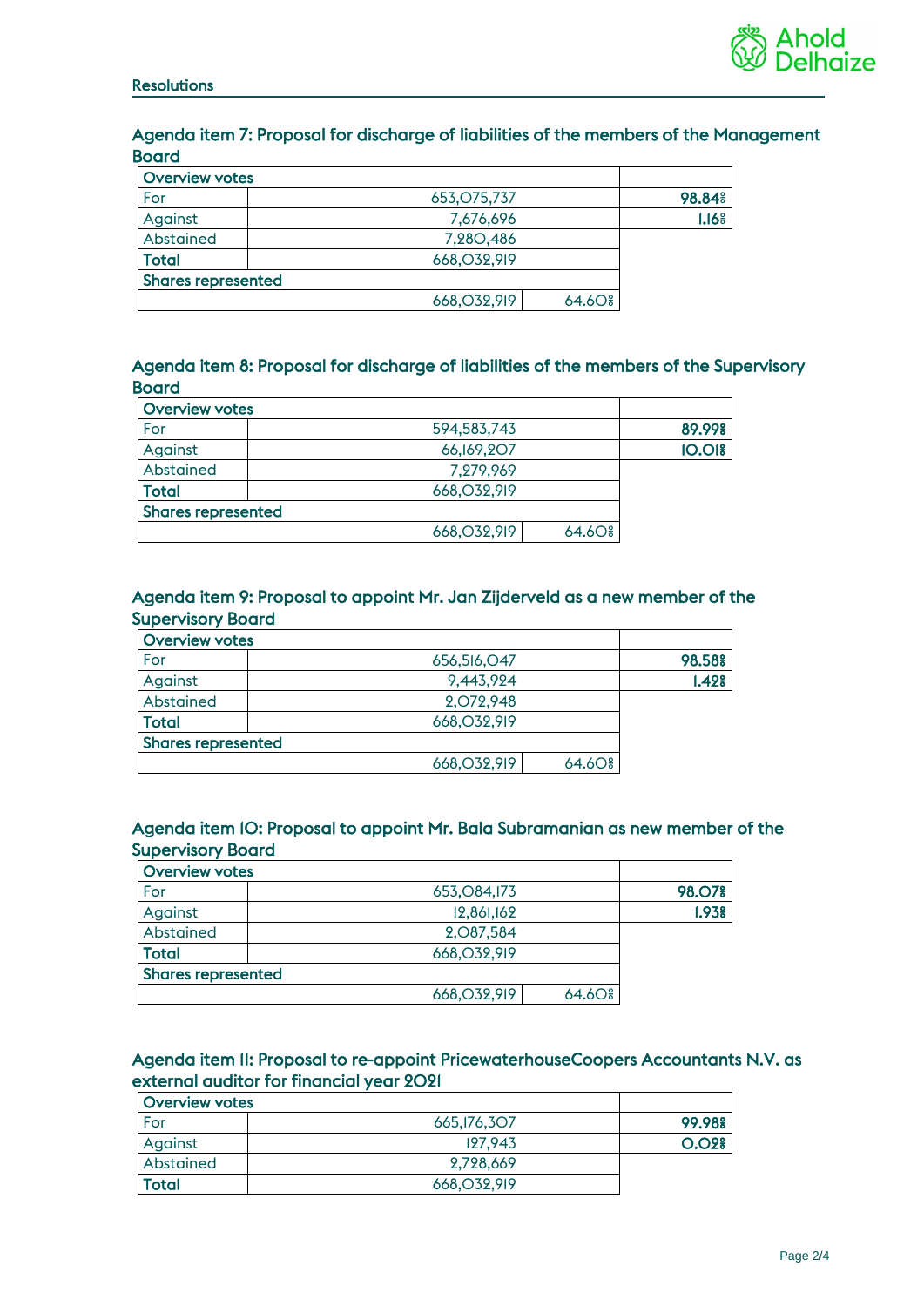

# Resolutions

| <b>Shares represented</b> |               |                     |
|---------------------------|---------------|---------------------|
|                           | 668, 032, 919 | $64.6O_{2}^{\circ}$ |